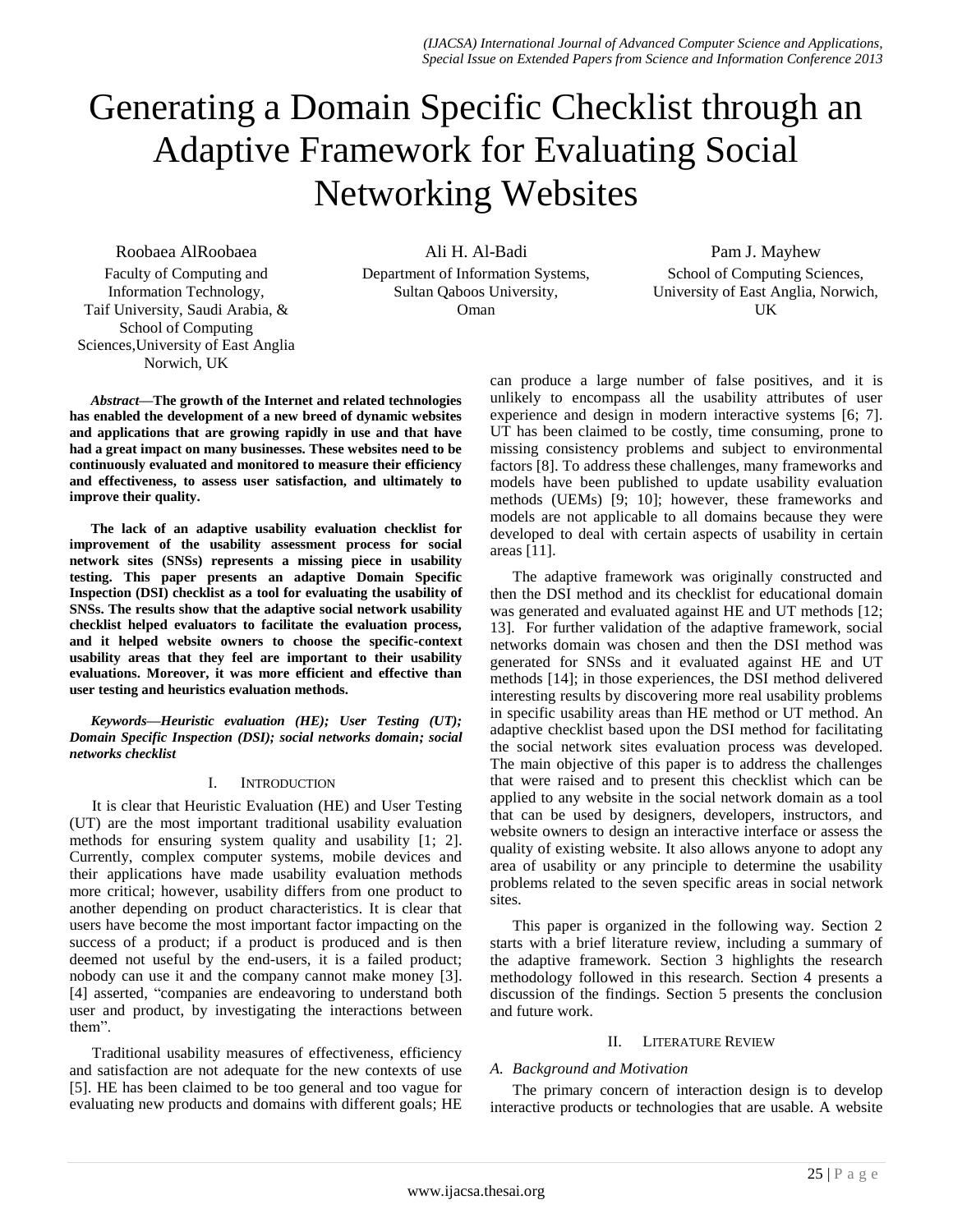is a product, and the quality of a product takes a significant amount of time and effort to develop. Web design is a key factor in determining the success of any website, and users should be the priority in the designers' eyes because usability problems in a website can have serious ramifications, over and above the users failing to meet their needs [15]. A high-quality product is one that provides all the main functions in a clear format, and that offers good accessibility and a simple layout to avoid users spending more time learning how to use it than satisfying their needing; these are the fundamentals of the 'usability' of a product. Poor product usability may have a negative impact on various aspects of the organization, and may not allow users to achieve their goals efficiently, effectively and with a sufficient degree of satisfaction. The website consultants and marketing sectors have understood that the number of hits, customer return rate, and customer satisfaction are extremely affected by the usability of a website [16].

The success of SNSs has gained a great deal of attention of researchers in latest years. Because, the impact of these sites on business is still largely unexplored. For example, impact SNSs on knowledge management (e.g. customer relationship management), collaboration, communication, innovation, and training [17; 18]. Currently, companies, educational systems and governments adopt SNSs tools to their environment work to save time, make money and to improve their corporate productivity.

In this regards, designing interactive websites and evaluating them are common stages of product development. On the other hand, the current traditional usability methods to measure quality attributes, such as, effectiveness, efficiency and satisfaction are not adequate for the new contexts of use, and are not stable in the modern dynamic environment such as SNSs and e-catalogs systems [19; 20]. Consequently, several studies have emphasized the importance of developing new kinds of usability evaluation methods and of constantly improving and making modifications to existing methods as a matter of priority, in order to increase their effectiveness [21]. Having extensively reviewed the existing literature on web usability evaluation methods; this research is unique in systematically constructing an adaptive framework that is applicable across numerous domains. This DSI framework generates DSI checklist as available tool for assessing and improving the usability of a product.

# *B. Description of the Adaptive Framework*

The adaptive framework was developed according to an established methodology in HCI research [12; 22]. It consists of four development steps as follows:

Development Step One (D1: Familiarization): This stage starts by justifying the need to develop a method that is specific, productive, useful, usable, reliable and valid, which can be used to evaluate an interface design in the chosen domain. It entails reviewing all the published material in the area of UEMs but with a specific focus on knowledge of the chosen domain. Also, it seeks to identify an approach that would support developers and designers in thinking about their design from the intended end-users' perspective.

Development Step Two (D2: User Input): This stage consists of mini-user testing (task scenarios, think aloud protocol and questionnaire). Users are asked to perform a set of tasks on a typical domain website and then asked to fill out a questionnaire. The broad aim of this stage is to elicit feedback on a typical system from real users in order to appreciate the user perspective, to identify requirements and expectations and to learn from their errors. Understanding user needs has long been a key part of user design, and so this step directly benefits from including the advantages of user testing.

Development Step Three (D3: Expert Input): This stage aims to consider what resources are available for addressing the need. These resources, such as issues arising from the mini-user testing results and the literature review, require a discussion amongst experts (in the domain and/or usability) in order to obtain a broader understanding of the specifics of the prospective domain. Also, it entails garnering more information through conversations with expert evaluators to identify the areas/classification schemes of the usability problems related to the selected domain from the overall results. These areas provide designers and developers with insight into how interfaces can be designed to be effective, efficient and satisfying; they also support more uniform problem description and they can guide expert evaluators in finding real usability problems, thereby facilitating the evaluation process by judging each area and page in the target system.

Development Step Four (D4: Draw Up DSI: data analysis): The aim of this step is to analyse all the data gathered from the previous three. Then, the DSI method will be established (as guidelines or principles) in order to address each area of the selected domain.

#### *C. Description of validation process for the Adaptive Framework*

After constructing the DSI framework, the researchers test it intensively through rigorous validation methods to verify the extent to which it achieves the identified goals, needs and requirements that the method was originally developed to address. The validation process of the DSI checklist included analytical test, empirical test and statistical test. These tests were conducted using the newly developed DSI checklist alongside heuristics evaluation (HE), user testing (UT) and SPSS package.

# III. RESEARCH METHODOLOGY

#### *A. Evaluation of the Practicality of the Framework*

In the first stage, the researchers conducted a literature review on the materials relating to usability and UEMs as well as on the requirements of social network sites (SNSs). In stage two, a mini-user testing session was conducted through a brief questionnaire that entailed four tasks, which were sent to ten users who are regular SNS users, to gain an appreciation of which elements or features they expect to be in any SNS, their more general expectations of these sites and to learn from their errors.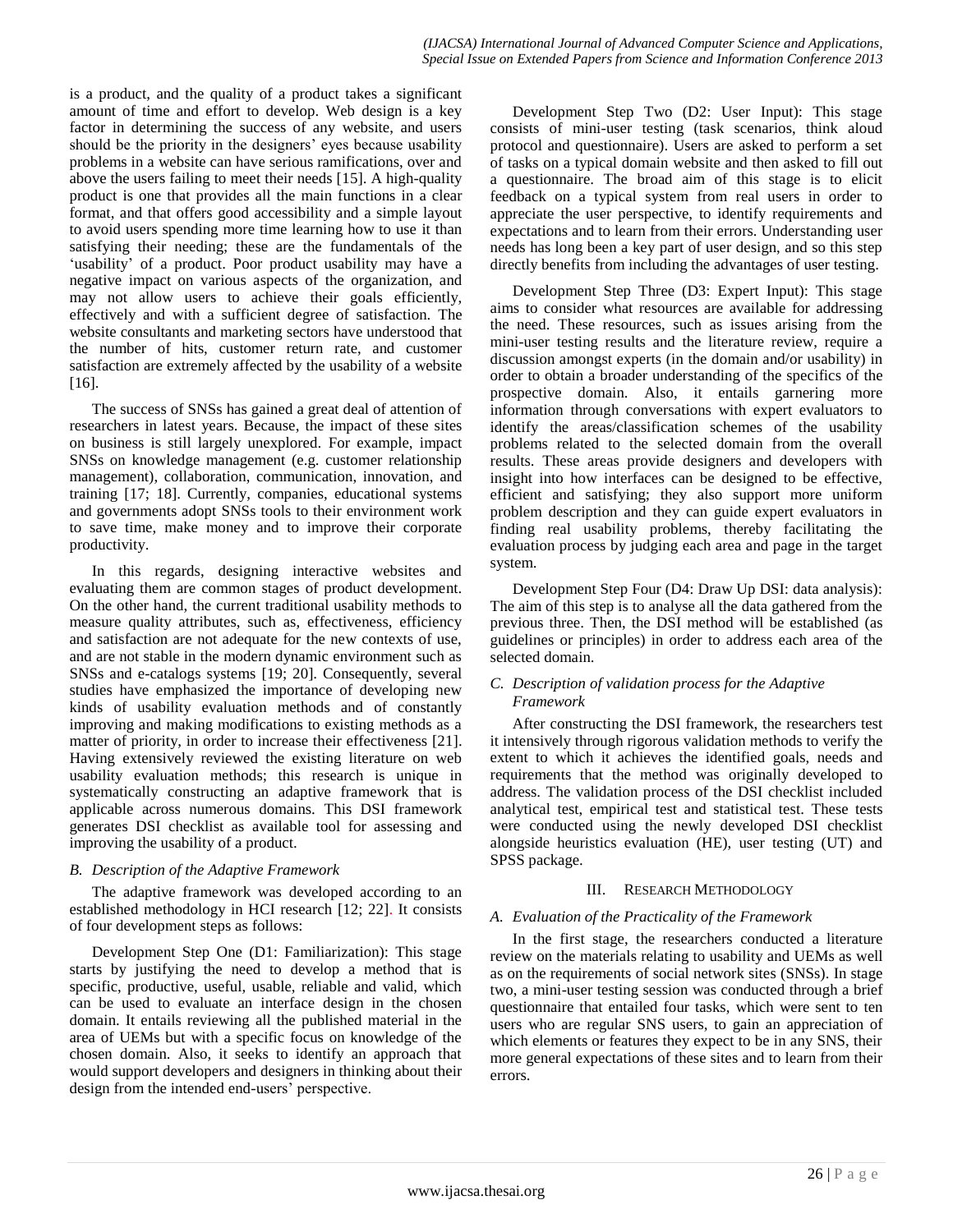In stage three, a focus group discussion session was conducted with experts in usability and/or the SNS domain (i.e. single and double experts). Cohen's kappa coefficient was used on the same group twice to enable a calculation of the reliability quotient for identifying usability problem areas. In stage four, the researchers analysed the results of the three stages and incorporated the findings. The intra-observer testretest using Cohen's kappa yielded a reliability value of 0.9, representing satisfactory agreement between the two rounds. After that, the usability problems areas were identified to facilitate the process of evaluation and analysis, and to help designers and programmers to identify the areas in their website that need improvement. Then, the DSI method was established. It is common for social networks as well as business networking websites to take into account what is called 'user experience'. The DSI method was classified according to the usability problem areas, and checklist was developed, as shown in Appendix A.

#### *B. Selection of the targeted websites*

The first step in an initial preparation phase is selecting the websites. The researchers sought to ensure that the selected websites would support the research goals and objectives. The selection process was criteria-based; five aspects were determined and verified for each website, and these are: 1) Good interface design, 2) Rich functionality, 3) Good representatives of the social network domain, 4) Not familiar to the users, 5) No change will occur before and during the actual evaluation. In order to achieve a high level of quality in this research, the researchers chose three well-known websites in this domain, which are LinkedIn, Google+ and Ecademy. All of these have all the aspects mentioned above.

# *C. Recruitment of Experts and Users*

The selection of usability experts and users is the second important step in the initial preparation phase in this experiment. The researchers decided to recruit six expert evaluators, divided into two groups of three, who were carefully balanced in terms of experience. In each group, there are two double expert evaluators (usability specialists in SNSs) and one single expert evaluator (usability specialists in general). Each group employed two methods, namely DSI checklist and HE, to evaluate the three different websites. The evaluation was carried out in a prescribed sequence, i.e. Group 1 used DSI checklist on Google+ and then HE on LinkedIn, and finally DSI checklist on Ecademy, while Group 2 used HE on Google+ and Ecademy and then DSI checklist on LinkedIn. The researchers adopted this technique to avoid any bias in the results and also to avoid the risk of any expert reproducing his/her results in the second session through over-familiarity with one set of heuristics, i.e. each evaluation was conducted with a fresh frame of mind.

Selecting and recruiting users must be done carefully; the participants must reflect the real users of the targeted website because inappropriate users will lead to incorrect results, thereby invalidating the test. Appropriate users will deliver results that are more reliable; they will also be encouraged to conduct the experiment [30]. There is no agreement on how many users should be involved in usability testing. [30] suggested that 6 to 12 users are sufficient for testing, whereas other studies have recommended that 7, 15 and 20 users are the optimal numbers for evaluating small or large websites; particularly 20 users if benchmarking is needed [31]. At this point, 30 users were engaged; they were chosen carefully to reflect the real users of the targeted websites and were divided into three groups for each website, i.e. a total of 10 users for each website. The majority of the users are students and employees, and they were mixed across the three users groups in terms of gender, age, and education level and computer skills.

# *D. Piloting the Adaptive Checklist*

A pilot study was conducted by two independent evaluators. They checked the adaptive DSI checklist by applying it in a real experiment to make sure that there were no spelling or grammatical errors and no ambiguous words or phrases, and that all of the sentences in the adaptive checklist were sufficiently clear to be used by the evaluators. A fewer minor improvements were made,

# *E. Actual Evaluation*

The Heuristics Validation phase started with a training (familiarization) session for the six expert evaluators. They were given a UEM training pack that contained exactly the same information for both groups, except for the information pertaining to their respective UEM. The researchers emphasized to each evaluator groups that they should apply a lower threshold before reporting a problem in order to avoid misses in identifying real problems in the system. Then, the actual expert evaluation was conducted and the evaluators evaluated all websites consecutively, rating all the problems they found in a limited time (which was 90 minutes). After that, they were asked to submit their evaluation report and to complete a five-point scale on an SUS questionnaire (1 for strongly disagree and 5 for strongly agree) to rate their satisfaction on the evaluation method they had used (DSI checklist or HE), and to give feedback on their own evaluation results.

The Testing Validation phase started with a training (familiarization) session for the 60 users; it involved a quick introduction on the task designs, the think-aloud approach and the purpose of the study. The next step entailed explaining the environment and equipment, followed by a quick demonstration on how to 'think aloud' while performing the given tasks. Prior to the tests, the users were asked to read and sign the consent letter, and to fill out a demographic data form that concluded details such as level of computer skill. All the above steps took approximately ten minutes for each test session. The actual test started from this point, i.e. when the user was given the task scenario sheet and asked to read and then perform one task at a time. Once they had finished the session, they were asked to rate their satisfaction score relating to the tested website, to write down their comments and thoughts, and to explain any reaction that had been observed during the test, all in a feedback questionnaire. This was followed by a brief discussion session.

# IV. DISCUSSION AND FINDINGS

The researchers extracted the problems discovered by the three methods from the problems sheet and removed all false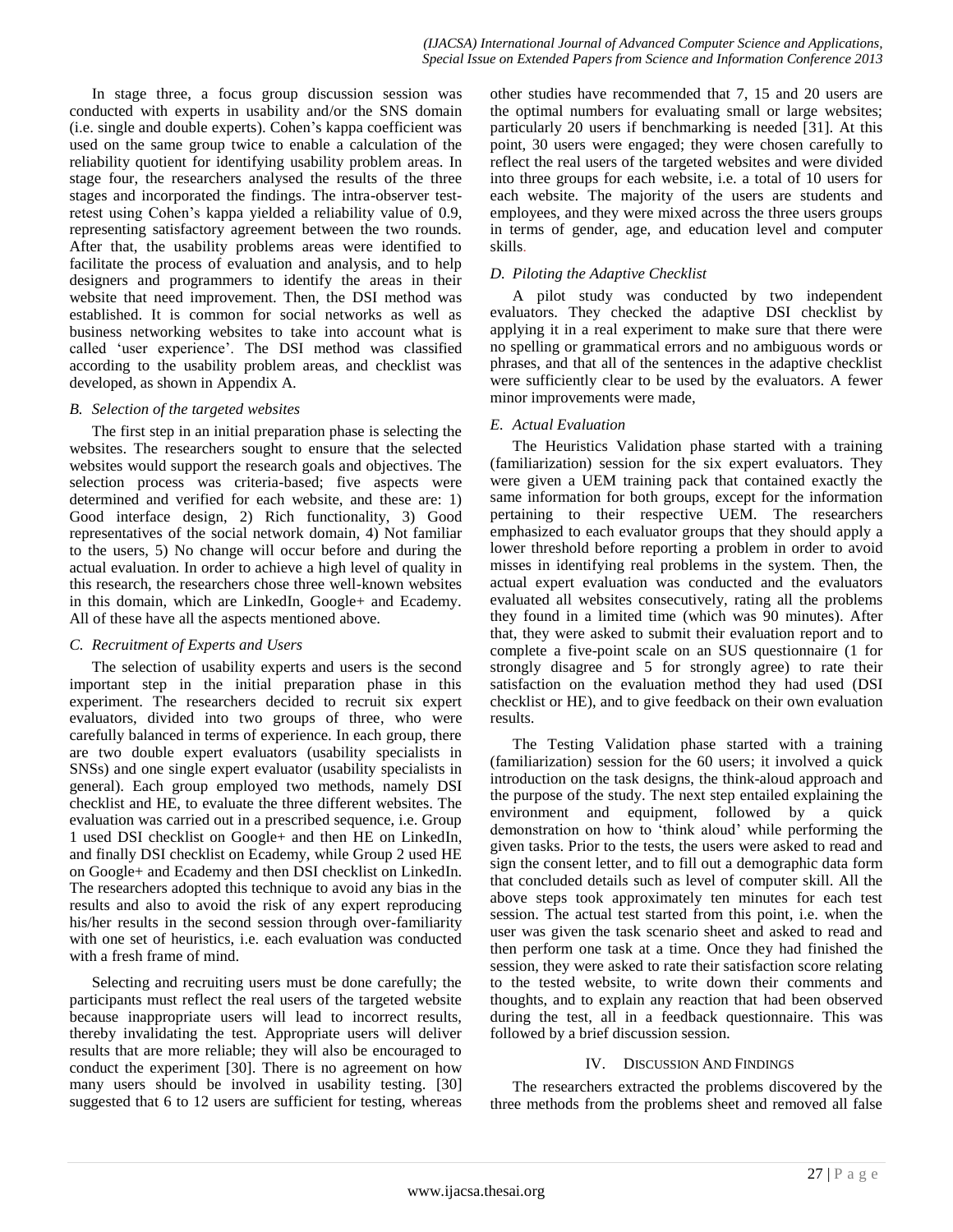positive problems, subjective problems, and duplicated problems during the debriefing session. The problems agreed upon were merged into a unique master problem list (see Table 1, Table 2, and Table 3), and any problems upon which the evaluators disagreed were removed.

TABLE I. TOTAL PROBLEMS FOUND (WITHOUT DUPLICATES) IN GOOGLE+

| . Method<br>Problem type | UT         | <b>HE</b> | <b>DSI</b><br>checklist | <b>Total</b><br>problems |
|--------------------------|------------|-----------|-------------------------|--------------------------|
| Catastrophic             | $4(100\%)$ | $0(0\%)$  | $0(0\%)$                |                          |
| Major                    | 9(82%)     | 3(27%)    | 11 (100%)               | 11                       |
| Minor                    | 11(37%)    | 13 (43%)  | 28 (93%)                | 30                       |
| Cosmetic                 | 10 (37%)   | 6(22%)    | 16 (59%)                | 27                       |
| No. of<br>problems       | 34 (47%)   | 22 (31%)  | 55 (75%)                | 72                       |

TABLE II. TOTAL PROBLEMS FOUND (WITHOUT DUPLICATES) IN LINKEDIN

| <b>Method</b>   | UT       | <b>HE</b> | <b>DSI</b> | Total    |
|-----------------|----------|-----------|------------|----------|
| Problem type    |          |           | checklist  | problems |
| Catastrophic    | 2(33%)   | $0(0\%)$  | $6(100\%)$ | 6        |
| Major           | 5(39%)   | 5(39%)    | 11 (85%)   | 13       |
| Minor           | 8 (32%)  | 8 (32%)   | 19 (76%)   | 25       |
| Cosmetic        | 11 (92%) | $0(0\%)$  | $11(92\%)$ | 12       |
| No. of problems | 26(46%)  | 13 (23%)  | 47 (84%)   | 56       |

TABLE III. TOTAL PROBLEMS FOUND (WITHOUT DUPLICATES) IN **ECADEMY** 

| Method<br>Problem type | UT        | <b>HE</b> | <b>DSI</b><br>checklist | <b>Total</b><br>problems |
|------------------------|-----------|-----------|-------------------------|--------------------------|
| Catastrophic           | $0(0\%)$  | $0(0\%)$  | $0(0\%)$                |                          |
| Major                  | $3(50\%)$ | $0(0\%)$  | $6(100\%)$              |                          |
| Minor                  | $6(50\%)$ | 8(67%)    | 11 (92%)                | 12                       |
| Cosmetic               | 11 (37%)  | 4(13%)    | 16 (53%)                | 30                       |
| No. of problems        | 19 (40%)  | 12 (25%)  | 33 (69%)                | 48                       |

Overall, UT, HE and adaptive DSI checklist revealed different types and numbers of usability problems. One-way ANOVA reveals that there is significant difference between the three methods in terms of discovering usability problems on the whole  $(F = 13.32, p < 0.001)$ . UT, HE and DSI revealed 47%, 31% and 75% of the usability problems found in Google+, respectively. One-way ANOVA-Tukey HSD was used and the results show that there is a strongly significant mean difference amongst the methods in finding usability problems in Google+ between HE and UT, where  $p < 0.03$  and the mean difference  $= -14.667$ , as well as between DSI checklist and HE, where  $p < 0.003$  and mean difference = -16.767. In LinkedIn, UT, HE and DSI checklist revealed 46%, 23% and 84% of the found usability problems, respectively. One-way ANOVA-Tukey HSD was used and the results show that there is a strongly significant difference amongst the methods in finding usability problems in LinkedIn, particular between HE and DSI checklist (p < 0.046 and mean difference  $= -14.333$ ) and between HE and UT ( $p < 0.009$  and mean difference =  $-15.367$ ). Finally, UT, HE and DSI checklist revealed 50%, 32% and 87% of the found usability problems in Ecademy, respectively. One- way ANOVA-Tukey HSD was used and the results show that there is significant difference amongst the methods in finding usability problems in Ecademy between HE and DSI checklist, where  $p = 0.012$ and mean difference  $= -15.000$ . The performance of HE in discovering usability problems during the experiment ranged from 23% to 31%. UT discovered usability problems ranging from 40% to 47%, while DSI checklist discovered usability problems ranging from 69% to 84%. Also, UT and HE performed better in discovering major, minor and cosmetic real usability problems, but DSI checklist was the best in discovering more catastrophic, major, minor and cosmetic real usability problems. Thus, it can be seen that DSI checklist was the best in discovering real problems; this was followed by UT, and then finally HE.

Furthermore, each method revealed different types of problem (both unique and overlapping). For example, DSI checklist found 41% uniquely of the total number of real usability problems ( $n = 73$  out of 176). HE found 14% uniquely of the total number of real usability problems ( $n = 24$ ) out of 176), and UT identified 32% uniquely of the total number of real usability problems ( $n = 56$  out of 176). 23 (13%) real problems out of 176 were found to be 'overlapping' by the three methods. In terms of the definition of missed problems given by [25], we can consider that the problems that were found by one method but not found by the others to be missed problems. From this point, DSI checklist missed 80 real usability problems; however, HE and UT missed 129 and 97 real usability problems, respectively. These findings should facilitate any decision-making with regard to which of these methods to employ, either on its own or in combination with another, in order to identify usability problems on social websites.

# V. CONCLUSION AND FUTURE WORK

The main aim of this experiment was to evaluate the adaptive DSI checklist for the social network websites through its ability to discover usability problems by comparing its results with usability testing (UT) and Heuristic Evaluation (HE). The adaptive DSI checklist was built based on the views of users and usability experts. It seemed to guide the evaluators' thoughts in judging the usability of the website through clear principles that include all aspects of the social networks' quality, which was represented in the seven usability areas.

Also, the DSI checklist outperformed both HE and UT, even when taken together. This finding facilitates decisionmaking with both regard to which of these methods to employ. Also, it addresses the shortcomings of these methods; hence, to avoid wasting money and time, an alternative method that is well-developed, context-specific and adaptive checklist to the situation in hand, such as what has been generated here and for the educational domain in [13], should be employed. This research contributes to the advancement of knowledge in the HCI field by introducing the adaptive DSI checklist that is specific for evaluating the social network websites. In order to consolidate and confirm the findings, future research could include testing the adaptive DSI checklist by applying it on different SNSs for example. Also, we need to further test the adaptive framework by developing an adaptive DSI checklist for different fields, such as e-commerce or news sites.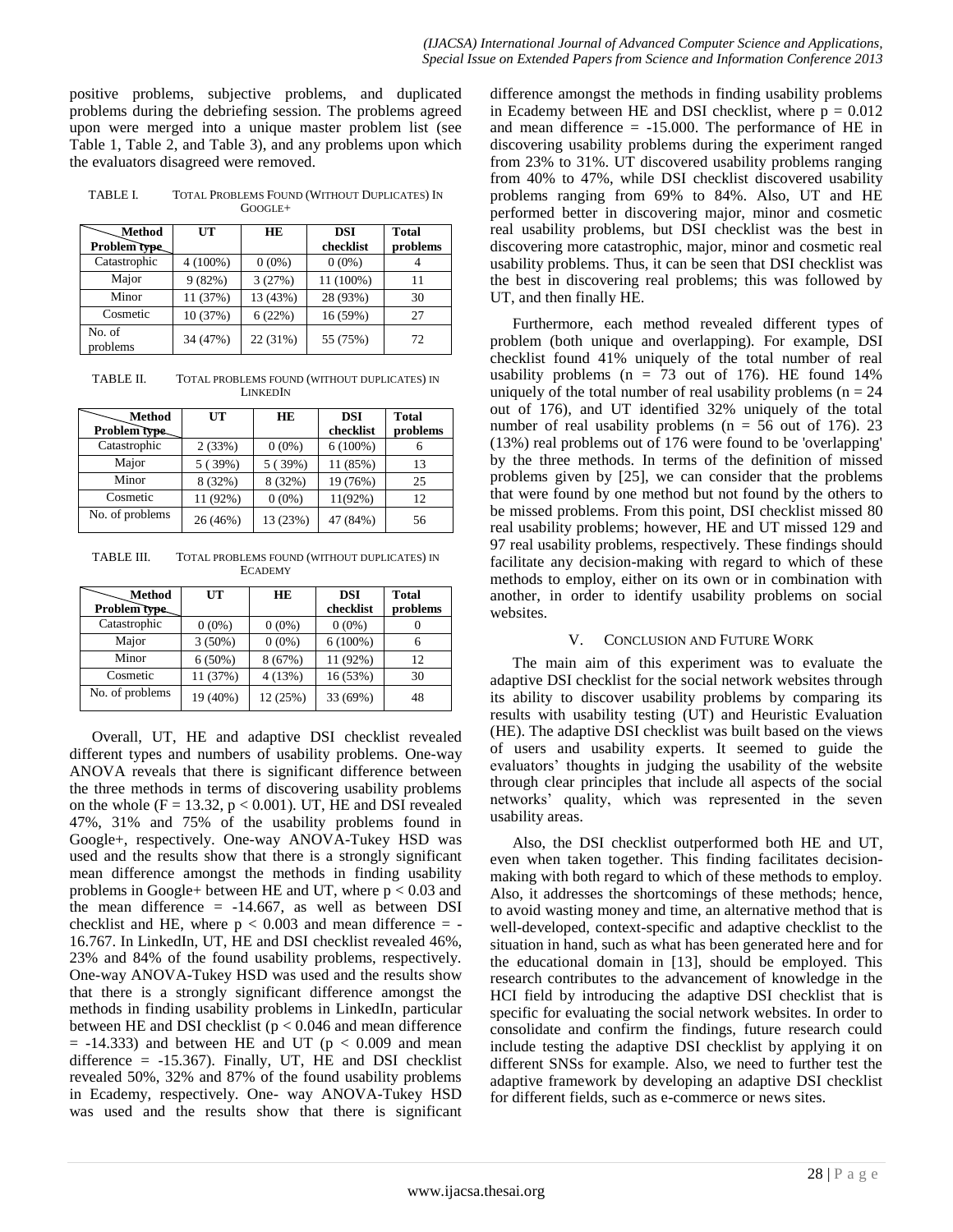#### ACKNOWLEDGEMENTS

We thank Hani S. Alghamdi, the expert evaluators and users in the School of Computing Sciences at the University Of East Anglia (UEA) and the Aviva Company for their participation in the comparative study and the mini-usability testing.

#### References

- [1] G. Lindgaard and J. Chattratichart, "Usability testing: what have we overlooked?" in Proceedings of the SIGCHI conference on Human Factors in Computing Systems, pp. 1415-1424, ACM, 2007.
- [2] J. Chattratichart and J. Brodie, "Applying user testing data to UEM performance metrics", in CHI'04 extended abstracts on Human Factors in Computing Systems, pp. 1119-1122, ACM, 2004.
- [3] J. Nielsen, "Did poor usability kill e-commerce", in www.useit.com, 2001.
- [4] F. Nayebi, J.-M. Desharnais and A. Abran, "The state of the art of mobile application usability evaluation", in Electrical & Computer Engineering (CCECE), 2012 25<sup>th</sup> IEEE Canadian Conference on, pp. 1-4, IEEE, 2012.
- [5] P. Zaharias and A. Poylymenakou, "Developing a usability evaluation method for e-learning applications: Beyond functional usability", Intl. Journal of Human-Computer Interaction, vol. 25, no. 1, pp. 75-98, 2009.
- [6] M. Hertzum and N. Jacobsen, "The evaluator effect: A chilling fact about usability evaluation methods", International Journal of Human-Computer Interaction, vol. 13, no. 4, pp. 421-443, 2001.
- [7] J. Chattratichart and G. Lindgaard, "A comparative evaluation of heuristic-based usability inspection methods," in CHI, vol. 8, pp. 05-10, 2008.
- [8] A. Oztekin, Z. J. Kong and O. Uysal, "Uselearn: A novel checklist and usability evaluation method for e-learning systems by criticality metric analysis", International Journal of Industrial Ergonomics, vol. 40, no. 4, pp. 455-469, 2010.
- [9] N. Alias, S. Siraj, D. DeWitt, M. Attaran and A. B. Nordin, "Evaluation on the usability of physics module in a secondary school in Malaysia: Students retrospective", The Malaysian Online Journal of Educational Technology, p. 44, 2013.
- [10] C. Gutwin and S. Greenberg, "The mechanics of collaboration: Developing low cost usability evaluation methods for shared workspaces", in Enabling Technologies: Infrastructure for Collaborative Enterprises, 2000 (WET ICE 2000). Proceedings IEEE  $9<sup>th</sup>$  International Workshops, pp. 98-103, IEEE, 2000.
- [11] C. K. Coursaris and D. J. Kim, "A meta-analytical review of empirical mobile usability studies", Journal of Usability Studies, vol. 6, no. 3, pp. 117-171, 2011.
- [12] R. AlRoobaea, A. Al-Badi, P. Mayhew. '' Generating a Domain Specific Inspection Evaluation Method through an Adaptive Framework: A Comparative Study on Educational Websites. '' International Journal of Human Computer Interaction (IJHCI), 4(2), 88, 2013.
- [13] R. AlRoobaea, A. Al-Badi, P. Mayhew, "Generating an Educational Domain Checklist through an Adaptive Framework for Evaluating Educational Systems." International Journal of Advanced Computer Science and Applications(IJACSA), 4(8), 2013.
- [14] R. AlRoobaea, A. Al-Badi, P. Mayhew. "A framework for generating a domain specific inspection evaluation method: A comparative study on social networking websites." In Science and Information Conference (SAI), 2013, pp. 757-767. IEEE, 2013.
- [15] S. Y. Chen and R. D. Macredie, "The assessment of usability of electronic shopping: A heuristic evaluation", International Journal of Information Management, vol. 25, no. 6, pp. 516-532, 2005.
- [16] Y. Rogers, H.Sharp, and J.Preece," Interaction design: beyond humancomputer interaction," Wiley, 2007.
- [17] F. Bonchi, C. Castillo, A. Gionis, and A. Jaimes," Social network analysis and mining for business applications," ACM Transactions on Intelligent Systems and Technology (TIST), 2(3), 22, 2011.
- [18] S. Andriole, "Business impact of Web 2.0 technologies," Communications of the ACM, 53(12), 67-79, 2010.
- [19] A. Thompson and E. Kemp, "Web 2.0: extending the framework for heuristic evaluation", in Proceedings of the  $10<sup>th</sup>$  International Conference NZ Chapter of the ACM's Special Interest Group on Human-Computer Interaction, pp. 29-36, ACM, 2009.
- [20] A. Alrobai, R. AlRoobaea, A. Al-Badi, P. Mayhew. ''Investigating the usability of e-catalogue systems: modified heuristics vs. user testing.'' Journal of Technology Research, 2012.
- [21] Y. Guo, R. Proctor and G. Salvendy,"A conceptual model of the axiomatic usability evaluation method," Human Interface and the Management of Information, Interacting with Information, pp. 93-102, 2011.
- [22] R. AlRoobaea, A. Al-Badi, P. Mayhew , "Generating a Domain Specific Inspection Evaluation Method through an Adaptive Framework.' International Journal of Advanced Computer Science and Applications(IJACSA), 4(6), 2013.
- [23] J. Dumas, and J. Redish, A practical guide to usability testing. Intellect Ltd, 1999.
- [24] J. Nielsen, and H. Loranger, Prioritizing web usability, New Riders Press, Thousand Oaks, CA, USA,2006.
- [25] L. Masip, T. Granollers and M. Oliva, "A heuristic evaluation experiment to validate the new set of usability heuristics," In Proceedings of the 2011 Eighth International Conference on Information Technology: New Generations, pages 429-434. IEEE Computer Society,2011*.*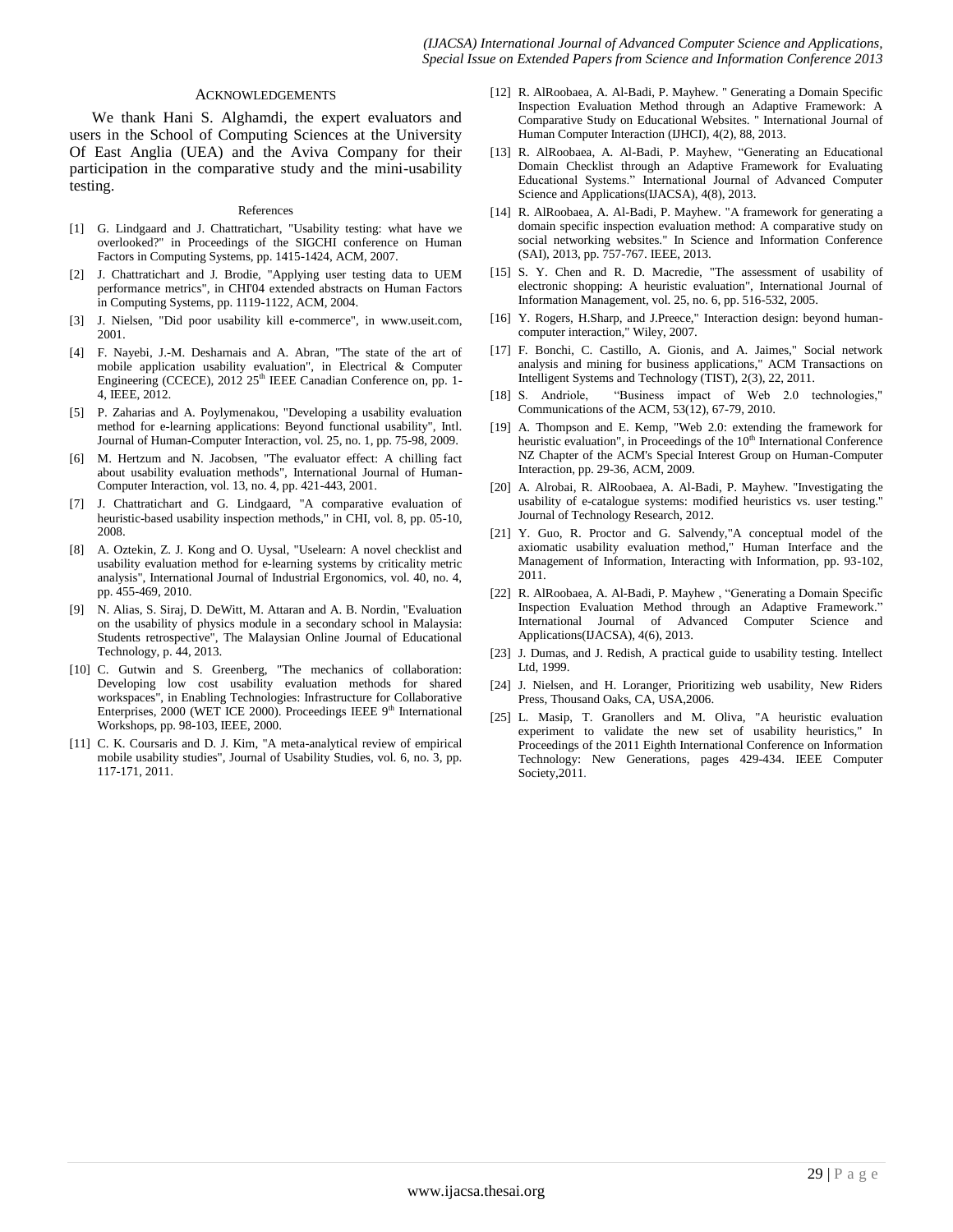#### APPENDIX A: THE ADAPTIVE DOMAIN SPECIFIC INSPECTION CHECKLIST FOR EVALUATING SOCIAL NETWORK WEBSITES USABILITY

| <b>Usability problem area</b> | The adaptive Domain Specific Inspection (DSI) checklist                                                                                                                            |
|-------------------------------|------------------------------------------------------------------------------------------------------------------------------------------------------------------------------------|
|                               | Design consistency:                                                                                                                                                                |
|                               | o Are all links and button styles throughout the site consistent?                                                                                                                  |
|                               | o Are all the pages organized /structured in a similar style?                                                                                                                      |
|                               | o Are the font choices, colours and sizes consistent with good user screen design?                                                                                                 |
|                               | o Is the navigation of the site consistent?                                                                                                                                        |
|                               | O Does site has access to Home, Contact Us and other relevant information link on all the pages?                                                                                   |
|                               | Simple user interface:                                                                                                                                                             |
|                               | o Does the site provide brief, constructive, unambiguous descriptions of the task?                                                                                                 |
|                               | o Are the most important items in a list placed at the top?                                                                                                                        |
|                               | $\circ$ Does site have search & help option?<br>o Does the site use minimal page scrolling (i.e. the pages are not too long)?                                                      |
|                               | o Does the site highlight important changes (i.e. most viewed, most discussed, favourite feeds and recent updates)?                                                                |
|                               | o Does the site use glyphs and icons (metaphors) for representation and recognition in a context that is relevant, and not                                                         |
|                               | just for decoration?                                                                                                                                                               |
|                               | o Does the site use alternative text for the graphics/images?                                                                                                                      |
|                               | o Does the site categorize content into primary (absolutely necessary to show) and secondary (can be hidden), and show                                                             |
| Layout and formatting (LF)    | secondary information only on user demand?                                                                                                                                         |
|                               | o Is the site layout, and architecture logical and hierarchical                                                                                                                    |
|                               | o Does the colour scheme override the content (undesirable)?                                                                                                                       |
|                               | o Is the site easily readable?                                                                                                                                                     |
|                               | o Does the site make important keys larger than other keys?                                                                                                                        |
|                               | o Are pages easy to bookmark? Is it possible to bookmark a person?                                                                                                                 |
|                               | o Is a casual user able to return to using the site after some period without having to learn everything all over again? Are                                                       |
|                               | all functions and information well-presented and easy to remember?                                                                                                                 |
|                               | o Is the screen layout efficient and visually pleasing?<br>o Does the site provide the minimum number of clickable actions, selections and scrolling to complete one main task?    |
|                               | o Is the site constantly used pop-up windows?                                                                                                                                      |
|                               | o Can users switch between windows during overlapping windows?                                                                                                                     |
|                               | o Are users allowed to move backward, forward and skip data entry screens among all the pages?                                                                                     |
|                               | o Do all pages have a title?                                                                                                                                                       |
|                               | o Does the site helps user to pre populate data during registration, search etc.?                                                                                                  |
|                               | Correct, relevant, up to date and reliable information:                                                                                                                            |
|                               | o Is the content updated frequently, the last update statement being displayed in a prominent place?                                                                               |
|                               | o Does the site display only information that is relevant for its purposes?                                                                                                        |
|                               | $\circ$ Does the site display only the available content, and is the content suitable to the page length?                                                                          |
|                               | o Does the site provide concise and non-repetitive information?                                                                                                                    |
|                               | $\circ$ Is there a link provided to the homepage? Was the site built by a reliable institution?<br>O Are the reliability, stability and continuity of the site content guaranteed? |
|                               | Error-free:                                                                                                                                                                        |
|                               | $\circ$ Are errors, confirmation, and prompt messages displayed consistently throughout the site?                                                                                  |
|                               | o Is the site free of typographical errors and spelling mistakes?                                                                                                                  |
|                               | o Do error messages prevent potential errors from happening?                                                                                                                       |
|                               | o Does the site provide solutions that help the user avoid errors, such as providing 'undo' and 'redo' features?                                                                   |
|                               | o Can errors be averted or minimized when possible?                                                                                                                                |
|                               | o Can corrective action be taken to rectify errors?                                                                                                                                |
|                               | O Are the details of the error messages available with indication to what actions are that users need to take to correct the                                                       |
|                               | error?                                                                                                                                                                             |
| Content quality (CQ)          | Representation with familiar terminology & understandable content:                                                                                                                 |
|                               | o Is the content readable, scannable and easy to understand?<br>o Do the content blocks need to be visually separated?                                                             |
|                               | o Are the vocabulary and terminology used familiar to users?                                                                                                                       |
|                               | O Does the site provide correct spelling and grammar, and understandable graphic symbols?                                                                                          |
|                               | Appropriate & approachable content:                                                                                                                                                |
|                               | $\circ$ Is the organization of the content suitable for achieving the primary goals of the site?                                                                                   |
|                               | o Are users provisioned with FAQ?                                                                                                                                                  |
|                               | O Does the site offer an appropriate amount of information for the page length, and is all the text of a viewable/readable                                                         |
|                               | size?                                                                                                                                                                              |
|                               | o Does the site provide an icon for help next to a field?                                                                                                                          |
|                               | O Does the site show error in different colour and layout to read easily?                                                                                                          |
|                               | Site upload time & memory utilization:                                                                                                                                             |
|                               | o Is the site upload-time reasonable?                                                                                                                                              |
|                               | o Is the site free from heavy coding /unwanted scripting which could consume more time/memory?                                                                                     |
|                               | o Are response period suitable to the member's cognitive processing?<br>o Are response period suitable to each task?                                                               |
|                               |                                                                                                                                                                                    |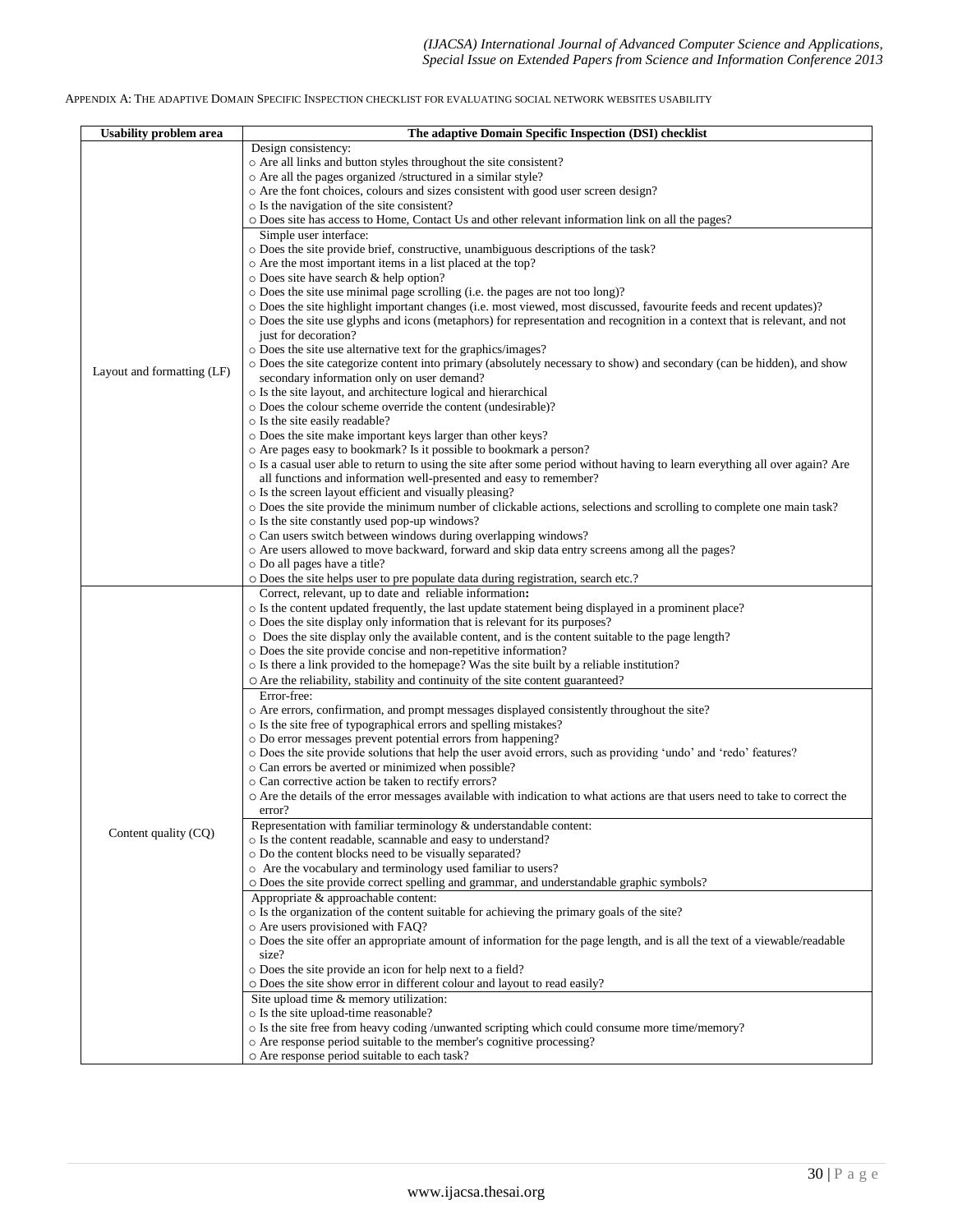|                                                          | Awareness of security mechanism/settings & protection:                                                                             |
|----------------------------------------------------------|------------------------------------------------------------------------------------------------------------------------------------|
|                                                          | $\circ$ Are sensitive areas of the site protected against hackers by credentials and SSL security (e.g., VeriSign <sup>TM</sup> )? |
|                                                          | o Is it easy to change privacy and security settings?                                                                              |
|                                                          | o Does the site protect customers' personal data adequately?                                                                       |
|                                                          | o Can the uploaded content still be displayed outside the site if the user decides not to permit it (undesirable)??                |
|                                                          | o Is the adult content accessible to anyone without asking them to declare whether or not they are over 18 (undesirable)??         |
|                                                          | o Are users who are over 18 allowed to solicit personal information from under 18s (undesirable)?                                  |
|                                                          | o Are all protected areas wholly inaccessible?                                                                                     |
|                                                          | $\circ$ Does site has taken adequate measure of penetration testing to improve the security?                                       |
|                                                          | o Does site displays what are the security measure has been taken care to the user?                                                |
|                                                          | o Does site support industry defined standards like OWSAP, W3C.                                                                    |
|                                                          | Transparency of transactions:                                                                                                      |
|                                                          |                                                                                                                                    |
| Security and privacy (SP)                                | o Is the adopted security mechanism and policy clearly displayed?                                                                  |
|                                                          | o Does the site provide transparency of transactions and data use to build user confidence and trust, unless the user gives a      |
|                                                          | clear indication not to expose it?                                                                                                 |
|                                                          | o Are links to 'privacy policies' and 'terms & conditions' clearly displayed?                                                      |
|                                                          | o Is it clearly stated that any data submitted will not be used for other purposes, in order to build user confidence and trust?   |
|                                                          | o Are there processes in place to check the number of memberships or access statistic data?                                        |
|                                                          | o Should users upload, post, email, transmit or otherwise make available any content that is unlawful, harmful,                    |
|                                                          | pornographic and racial, do other users have the option to report any suspicious activity or inappropriate content that            |
|                                                          | breaches the terms of service directly to the customer service or site manager?                                                    |
|                                                          | o Does site provide details like what is the user's information are going to be stored?                                            |
|                                                          | o Does site declares about sharing the user's information to 3 <sup>rd</sup> party for any purpose?                                |
|                                                          | O Does site informs user to contact for promotion, marketing and others such communication?                                        |
|                                                          | Advertising or sales pitches mechanism:                                                                                            |
|                                                          | o Is the advertising experience on the site too intrusive, disturbing the user's primary actions?                                  |
|                                                          | o Does the site have pop-up advertisements (undesirable)?                                                                          |
|                                                          | o Does 'multimedia help' make advertising enjoyable/attractive?                                                                    |
|                                                          | o Can users leave comments and "likes" (these are social media terms)?                                                             |
|                                                          |                                                                                                                                    |
|                                                          | o Can users classify advertisements easily?                                                                                        |
|                                                          | o Do the features of the paid membership are clearly described with giving hot offers?                                             |
|                                                          | Trust & credibility of information sources and company advertising:                                                                |
|                                                          | o Is the user interested in the advertisement characters because they are drawn from the user's own culture?                       |
|                                                          | o Does the user have confidence that the site is operating in the way it was designed to?                                          |
|                                                          | Easy to follow & share:                                                                                                            |
|                                                          | o Can users share the content easily (text and links)?                                                                             |
|                                                          | o Are the videos and photos easy to upload, download, share, retrieve and organise?                                                |
|                                                          | ○ Can users share (i.e. post to friends' profiles) and tag other members in photographs and videos.                                |
|                                                          | o Are users able to access each other's profile information?                                                                       |
|                                                          | O Are users allowed to share their content with other SNS services?                                                                |
|                                                          | Forum/blog facilities and connectivity with different groups/businesses:                                                           |
|                                                          | o Do users become engaged with the site through a set of facilities that are designed to promote engagement (e.g. by               |
| Business support (BS)                                    | creating a group, blog, business)?                                                                                                 |
|                                                          |                                                                                                                                    |
|                                                          | o Will information posted on users' walls appear on their fans' walls?                                                             |
|                                                          | o Is it easy to create polls, pages and forums?                                                                                    |
|                                                          | o Are blogs and forums used to get ideas about markets, customers, and strategies?                                                 |
|                                                          | o Is it easy to use site mail to communicate with friends?                                                                         |
|                                                          | o Is it allowed to make free calls between computers and/or phones?                                                                |
|                                                          | o Is it easy to create events or select widgets using a calendar?                                                                  |
|                                                          | o Can users join regional, educational or workplace networks?                                                                      |
|                                                          | O Do websites use 'crowdsourcing' approach to stimulate innovation, solving problem and sharing knowledge?                         |
|                                                          | Syndication of Web content (such as RSS tools):                                                                                    |
|                                                          | o Is there a news feed on users' home pages that provides them with friends/company activity updates?                              |
|                                                          | o Can users publish RSS feeds to their profiles?                                                                                   |
|                                                          | o Are RSS filters used to create content streams to improve customer relationship management?                                      |
|                                                          | Frequent posting & updating:                                                                                                       |
|                                                          | o Are interactive tools such as post text, single chat and multiple chat provided?                                                 |
|                                                          | o Is it easy to modify, update and remove posts?                                                                                   |
|                                                          | o Can the users participate as much as they want?                                                                                  |
|                                                          | Manageable personal profile & user-driven content:                                                                                 |
| User usability, sociability<br>and management activities | o Is it easy to register on the site?                                                                                              |
|                                                          |                                                                                                                                    |
|                                                          | o In case of theft and/or a forgotten password, is recovery option available?                                                      |
|                                                          | o Can customers personalise (customise) their online workplace?                                                                    |
|                                                          | o Can users edit/delete the content that they have posted?                                                                         |
|                                                          | o Can users easily collect and access the content that they have found and liked/marked as favourite?                              |
|                                                          | o Can users create and modify their personal profile, and delete it if necessary?                                                  |
|                                                          | o Reporting mechanism: Can users report content that they may have a problem with (such as sexual, religious, illegal,             |
|                                                          | etc.) easily?                                                                                                                      |
|                                                          | o Can the network delete a content that has received a lot of complaints?                                                          |
|                                                          | o Can the user manage all the activities pertaining to the site with ease, and have overall control?                               |
|                                                          | o Are items logically labelled and grouped in a control panel?                                                                     |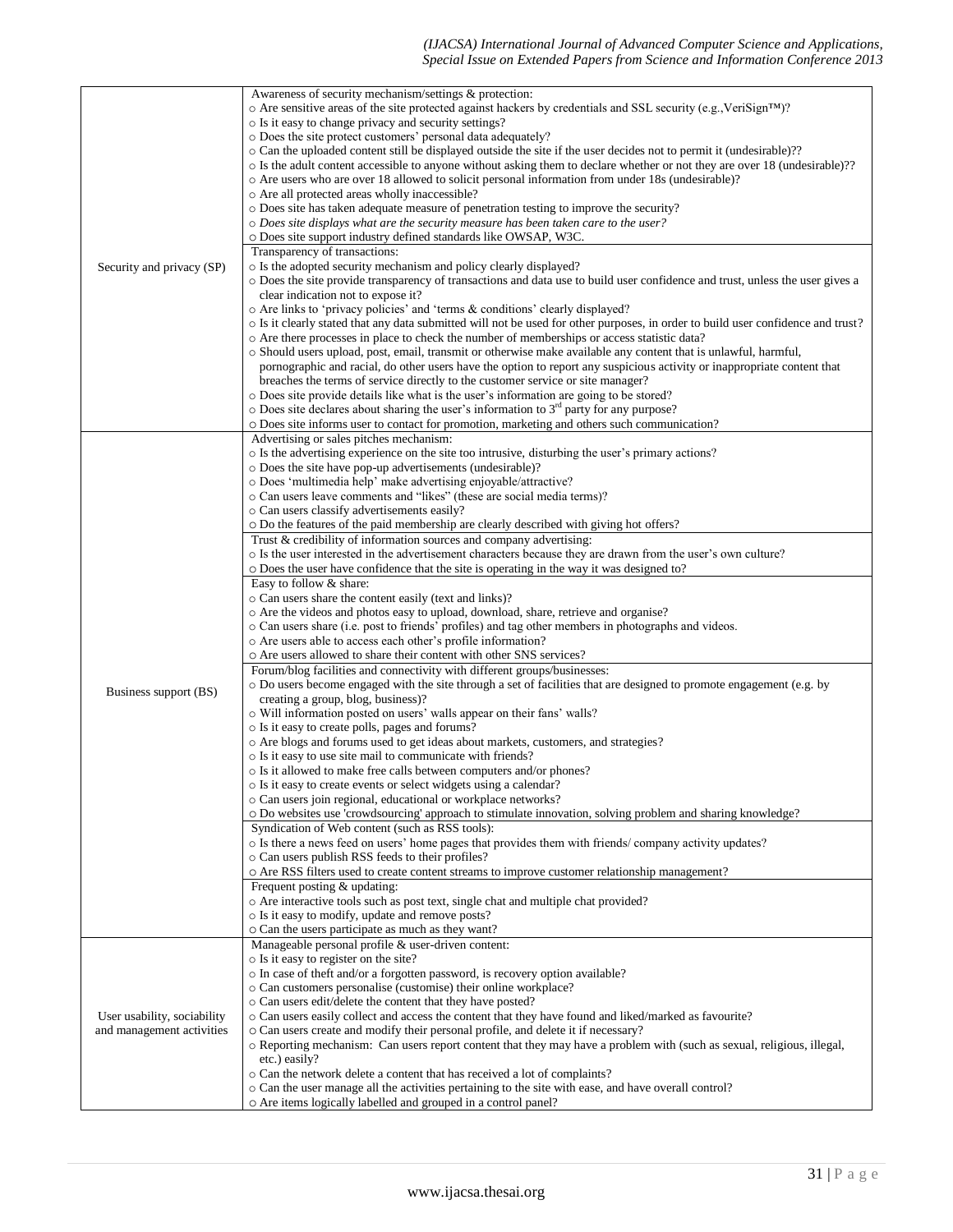|                                       | Easy functionality, participation $\&$ user privileges, such as revoking $\&$ accepting friends/connections:<br>o Private messaging: Can users who are directly connected chat/message each other in a private conversation?<br>o Public messaging: Can users broadcast and share messages with other users with whom they are directly connected?<br>o Is it easy to accept new friends and blocking unwanted friends/connections?<br>$\circ$ Can users choose who they want to be directly connected to? This should be a two way agreement - where both users<br>approve of the connection.<br>o Can a conversation take place between more than just 2 users?<br>o Can users register a group or book or band? Can they create a fan club for a band? |
|---------------------------------------|-----------------------------------------------------------------------------------------------------------------------------------------------------------------------------------------------------------------------------------------------------------------------------------------------------------------------------------------------------------------------------------------------------------------------------------------------------------------------------------------------------------------------------------------------------------------------------------------------------------------------------------------------------------------------------------------------------------------------------------------------------------|
|                                       | Supporter of users' skills $\&$ freedom, such as the customization of users' content/messaging and notifications:<br>o Does the site allow the user to initiate actions?<br>o Can users create their own templates or page graphics?<br>o Are there enough options for organising page layout or templates?<br>o Can users choose a number of applications to be displayed on their<br>profile page?<br>o Does a website use e-mail notifications to encourage members?                                                                                                                                                                                                                                                                                   |
|                                       | o Does site provides customisation based on users choice?<br>Offers of informative feedback - action & reaction:<br>o Is there confirmation for each action?<br>o Is feedback given in proportion to the action performed (not too much and not too little)?<br>o Are errors conveyed in context and written in a way that users will understand?<br>o Does the site provide an overview of the work process that has been completed by the user (e.g. completing a user's<br>profile)?<br>$\circ$ Is the feedback given at any specific time tailored to the content or problem being studied by the user?                                                                                                                                               |
|                                       | • Does the site feedback provide the user with meaningful information concerning their current level of achievement<br>within the program?<br>o Is the message of current status related to the user's task?<br>O Does the site program provide the user with opportunities to access extended feedback from instructors through email<br>and internet communication, and are adequate FAQs also offered?<br>o Does the performance support tools provided mimic their real-world counterparts?<br>Appropriate multimedia with complete user control:                                                                                                                                                                                                     |
|                                       | o Are the videos and images on the site of high quality, with the inclusion of alternative text for visually impaired people?<br>o Can users change video, audio and image settings easily?<br>o Is a mechanism provided to skip/stop animation and video without disruption?<br>o Does the site include sound and visual effects, these effects providing meaningful feedback or hints, designed perhaps to<br>stir particular emotions?<br>o Does the site include surprises, humour and interesting representations for the user, while avoiding unnecessary                                                                                                                                                                                           |
|                                       | multimedia representations that could confuse a user who has just started to work with the site?<br>o Is there unnecessary animation and 'flash' on the site (undesirable)?<br>o Is it easy for users to set up their own channels (e.g. YouTube channels)?<br>o Are video ratings and comments available on the site?<br>o Can users modify photo, audio and video submissions?<br>○ Are users allowed to play videos outside the site (e.g. YouTube) which would mean that they could be 'embedded' into<br>other websites?                                                                                                                                                                                                                             |
|                                       | Accessibility and compatibility of hardware devices:<br>o Is the site compatible with various platforms and hardware, and can its features be adapted to individual user<br>preferences?<br>o Do potential users have to have special computer skills to be able to use site?<br>o Are all the input devices/buttons that have no function disabled to prevent user-input errors?<br>o Are the lessons accessible to users with physical impairments, and their contents available in various languages?<br>o Does the site is properly load tested and support agreed number of users at a time.<br>o Does the site have proper Disaster Recovery in place?<br>o Does the site is supported by text reader or other such devices?                        |
| Accessibility and<br>compatibility    | Accessible path-contact details, help and support:<br>o Is a site map and /or table of contents available, as well as a calendar?<br>o Is there accessible and appropriate help available on demand?<br>o Does the site provide clear contact details, using multiple contact formats (email, forms, etc.)?<br>o Is the FAQ page easy to find?<br>o Is everything on the site clearly understandable by the user, including how to access options for additional guidance<br>(chatting, editing, adding, seeking instruction or other forms of assistance) when needed?<br>o Does user allowed to resume work where they left off after getting help?                                                                                                     |
|                                       | o Does the performance of the site is satisfactory and it loads most of the content in less than a second?<br>Easy access through universal design:<br>o Has a universal design been implemented to cater for diversified user groups?<br>o Is the structure too tight (strangling) or too loose (lacking cohesion), both of which are undesirable?                                                                                                                                                                                                                                                                                                                                                                                                       |
| Navigation site and search<br>quality | Correct & reliable navigation/directions:<br>o Do all links and buttons lead to the correct location?<br>o Does the site provide a breadcrumb (cookie crumb trail) to identify the path to the current location?<br>O Does the site match the menu structure to the task structure, and can the user distinguish between options and content on<br>the pages?<br>Easy identification of links and menus:                                                                                                                                                                                                                                                                                                                                                  |
|                                       |                                                                                                                                                                                                                                                                                                                                                                                                                                                                                                                                                                                                                                                                                                                                                           |